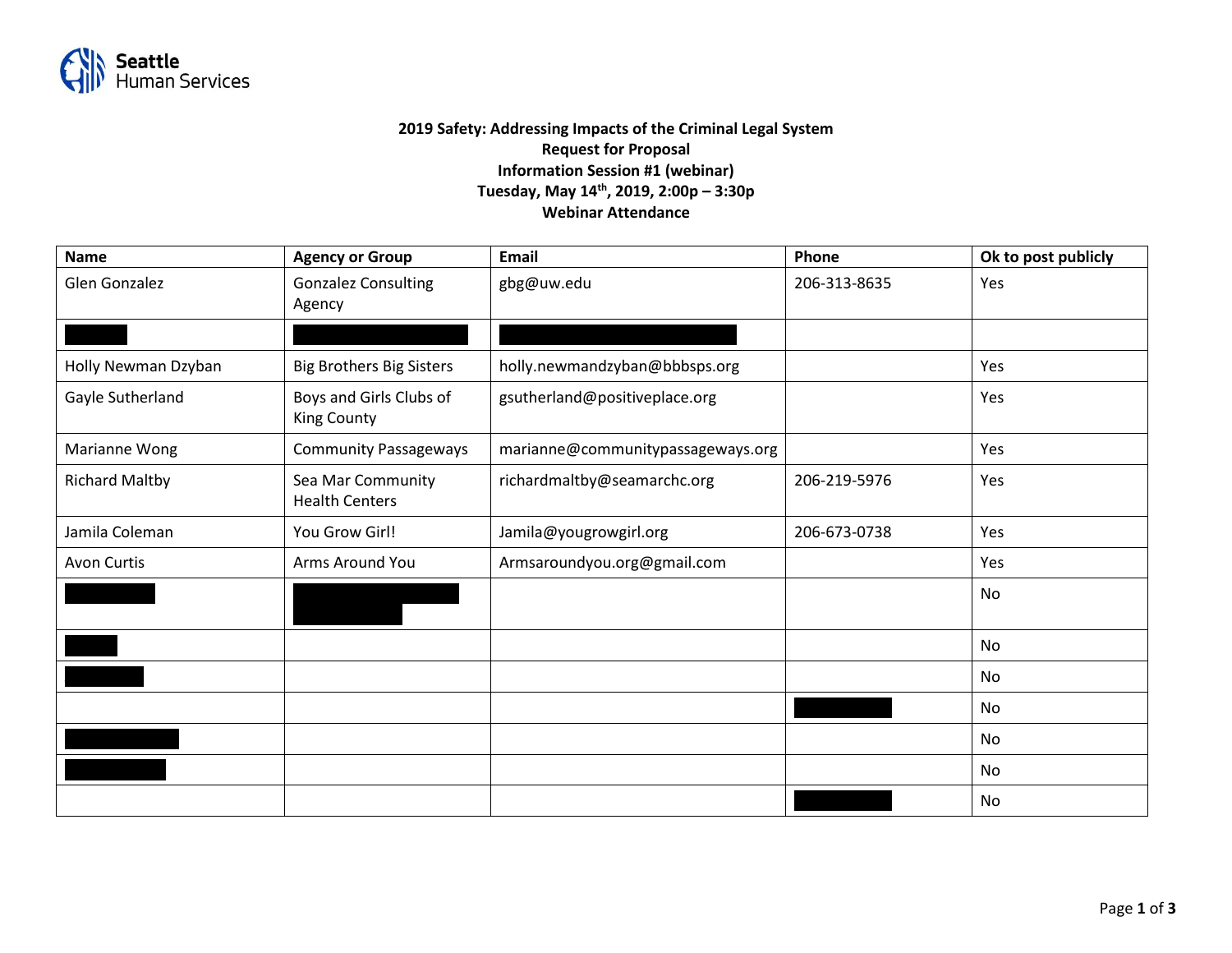|                          |  | ${\sf No}$                   |
|--------------------------|--|------------------------------|
|                          |  | $\operatorname{\mathsf{No}}$ |
|                          |  | $\operatorname{\mathsf{No}}$ |
|                          |  | $\operatorname{\mathsf{No}}$ |
|                          |  | ${\sf No}$                   |
|                          |  | $\operatorname{\mathsf{No}}$ |
|                          |  | $\operatorname{\mathsf{No}}$ |
|                          |  | $\operatorname{\mathsf{No}}$ |
|                          |  | $\operatorname{\mathsf{No}}$ |
|                          |  | $\operatorname{\mathsf{No}}$ |
|                          |  | $\operatorname{\mathsf{No}}$ |
|                          |  | ${\sf No}$                   |
|                          |  | ${\sf No}$                   |
| $\blacksquare$           |  | $\operatorname{\mathsf{No}}$ |
|                          |  | $\operatorname{\mathsf{No}}$ |
| $\blacksquare$           |  | ${\sf No}$                   |
| $\overline{\phantom{a}}$ |  | $\mathsf{No}$                |
|                          |  | ${\sf No}$                   |
|                          |  | $\operatorname{\mathsf{No}}$ |
|                          |  | ${\sf No}$                   |
|                          |  | $\operatorname{\mathsf{No}}$ |
|                          |  | $\operatorname{\mathsf{No}}$ |
|                          |  | ${\sf No}$                   |